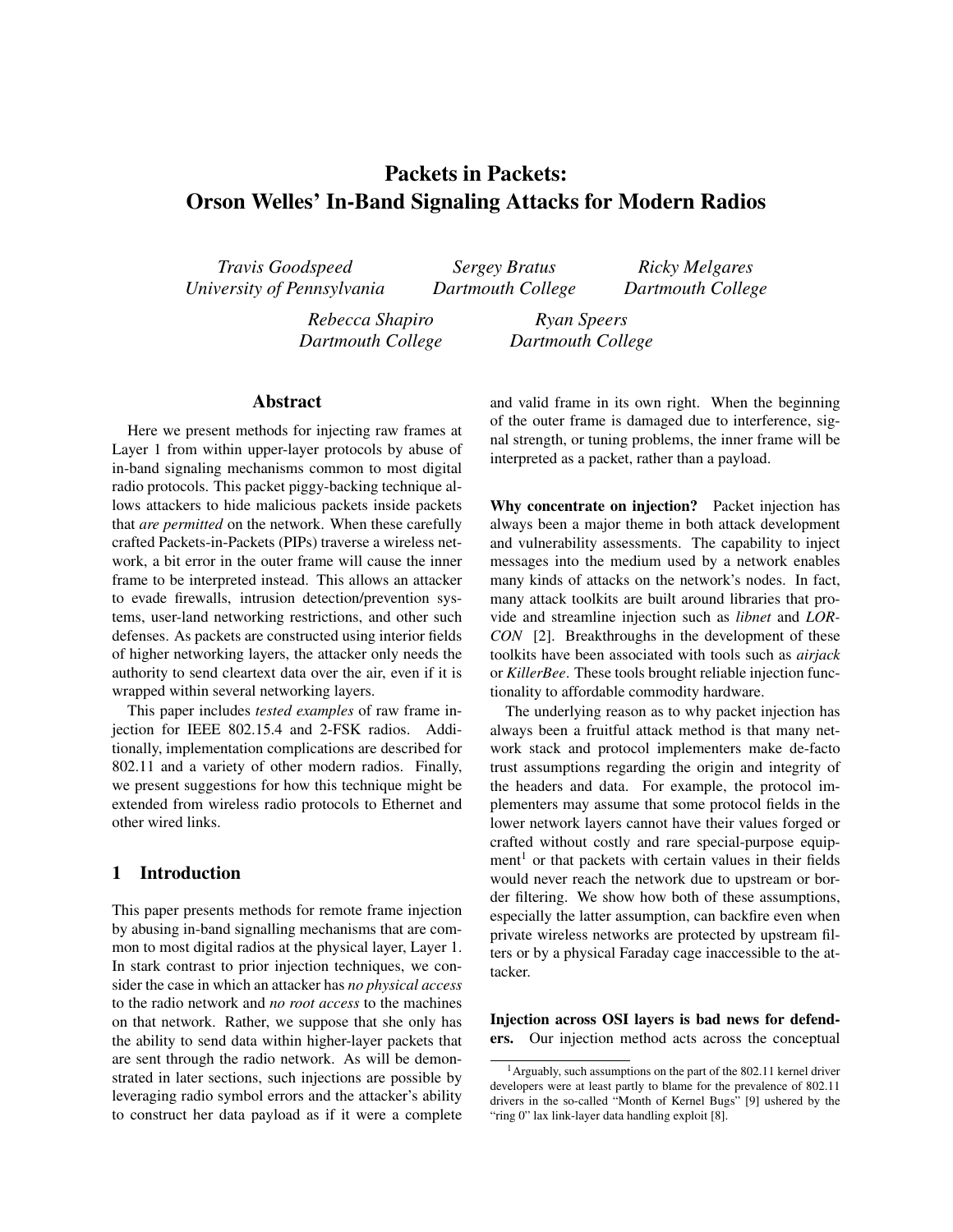|  |  |               |  |      |                    |  |  |  |  | $[00 00 00 00 a7 0f 01 08 82 ff ff ff ff,]$             |
|--|--|---------------|--|------|--------------------|--|--|--|--|---------------------------------------------------------|
|  |  | Preamble Sync |  | Body |                    |  |  |  |  |                                                         |
|  |  |               |  |      |                    |  |  |  |  | $(00\ 00\ 00\ 00\ a7)$ . $(00\ 00\ 00\ 00\ a7\ 0f\ 01)$ |
|  |  |               |  |      | Preamble Sync Body |  |  |  |  |                                                         |

Figure 1: Three-part 802.15.4 frames with (bottom) and without (top) a PIP.

boundaries of the OSI network model's layers. Injection of crafted Layer 2 (the Data Link layer) frames is achieved by transmitting a well-formed packet with a crafted Layer 3 (the Network layer) or higher payload, as shown in Figure 2. The attacker need not alter the packet's enclosing Layer 2 structure provided by the standard network stack; the stack is simply relied upon to normally wrap and transmit the crafted Layer 3 or higher payload. The transmitting node's Layer 2 and Layer 1 (the Physical RF layer) network stack logic will "believe"<sup>2</sup> that it is transmitting a normal Layer 3 or higher payload. However the crafted packet will trick nodes into receiving the crafted Layer 2 frame.

Historically, wireless Layer 2 injection techniques have been associated with the attacker manipulating (that is, compromising integrity of) code or configuration data responsible for building Layer 2 headers. Since the logic that builds Layer 2 headers is typically a part of the operating system (e.g., resides in a kernel driver) and the integrity of the configuration data is protected by the kernel, the attacker is commonly assumed to need *at least* superuser-type control of the node, a kernel compromise, or a similar achievement to succeed at Layer 2 injection. Simply put, only those attackers who could "mess with kernel or drivers" were expected to succeed at Layer 2 injection. Our work demonstrates this presumed connection to be a fallacy: attackers can perform Layer 2 injections by shaping Layer 3 and above traffic. Such injection can be done *without* a kernel compromise or superuser privileges in an internal node. In fact, through the use of forwarded application data, the technique can be leveraged without *any* internal node being compromised (as we discuss in Section 3).

Does node hardening protect against injection? The assumption that certain kinds of injection require a *stronger-than-userland attacker achievement*, such as a superuser account compromise or "ring 0" access, may lead to policies where the goal of protecting the integrity of internal WLANs is meant to be fulfilled by strong system hardening measures. These hardening measures might be expected to contain (inevitable) application compromises to prevent the attacker from abusing Link layer protocols that do not support message authentication and are trusted at face value.

This mistake is particularly easy to make in the presence of Mandatory Access Control, virtualization-based isolation, security hypervisors, application sandboxing, or Trusted Computing-based mechanisms (e.g., Trusted Network Connect with mandatory attestation of the network nodes) that constrain the power of the superuser, protect the integrity of the OS, and are intended as a barrier to local privilege elevation attacks.

In this paper we demonstrate that our Packet-in-Packet injection technique invalidates such assumptions on affected radio networks. User-level application compromise and the resulting ability to generate well-formed Layer 3 and higher traffic in a wireless network can result in an arbitrary Layer 2 crafted packet injection capability, in stark contrast with Ethernet and other wired data link layers.

## 2 Packets in Packets

Our technique for raw frame injection works by placing a complete radio frame within the body of a larger frame, then leveraging noise or protocol differences to cause the start of the outer frame to be missed. Once this happens, the receiving radio will continue to process the start of the outer packet as if it were background noise. Upon reaching the interior packet, the receiver—thinking this to be the start of a unique packet—will interpret it as a packet in its own right, rather than as data within an upper-layer protocol. In this way, it is possible to remotely inject raw packets without physical proximity or root access.

As shown in the upper half of Figure 1, digital radio physical layer protocols generally consist of three distinct regions: (1) a Preamble, (2) a Sync, and (3) a Body. The Preamble serves to wake up the radio, indicating that a message might follow. The Sync field is usually between two and five bytes long. It serves both to synchronize the clock of the transmitter with that of the receiver and to distinguish legitimate packets from background noise. The Body carries the rest of the packet,

<sup>2</sup>That is, there is no tampering, and short of special scanning for our payloads, no internally visible evidence of the stack being used in an injection attack.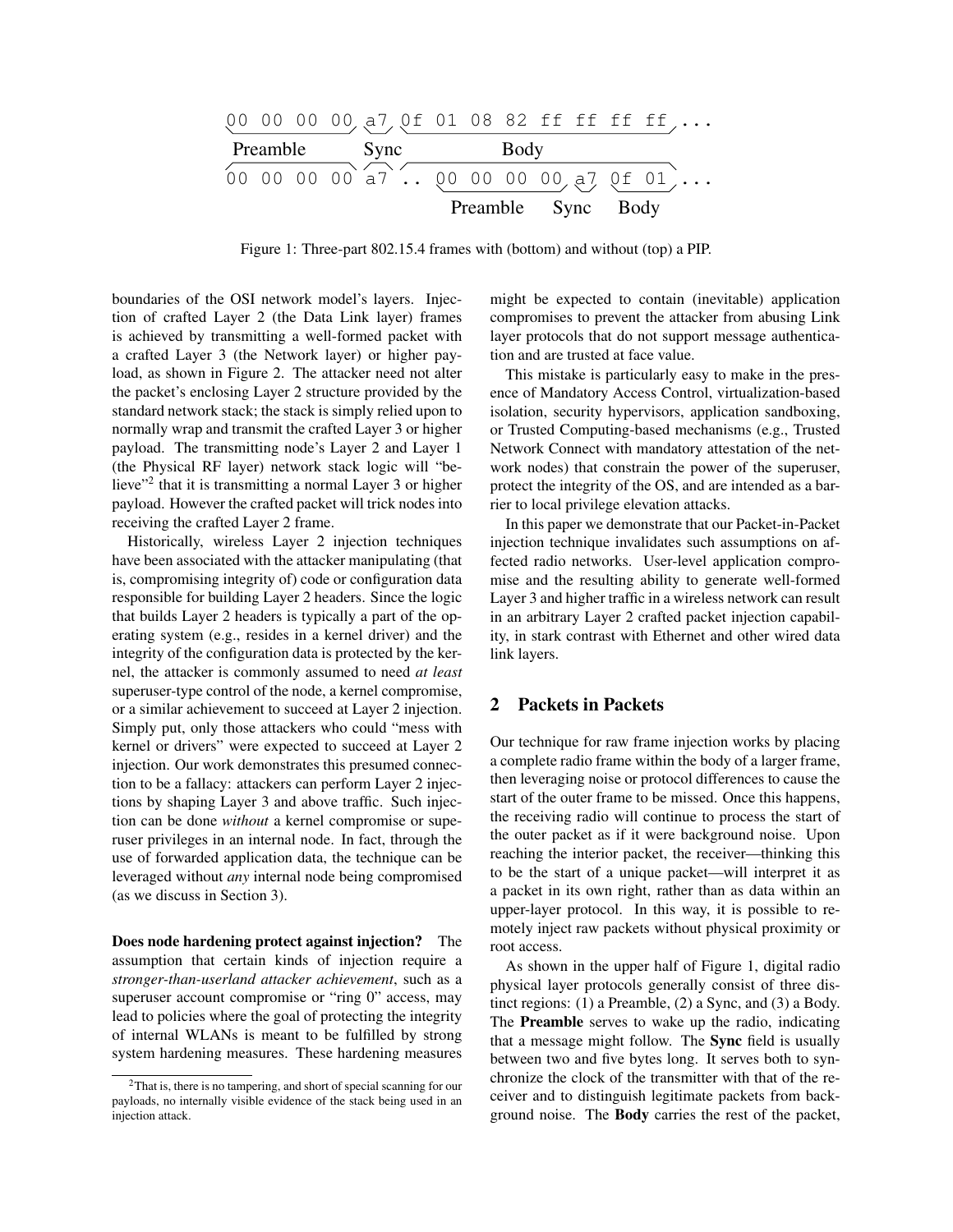

Packet-in-Packet

Figure 2: A typical packet's interpretation contrasted with that of a PIP.

including data from the upper layers. Radios encode the entire frame into a series of symbols for the purpose of transmission. With a few exceptions,<sup>3</sup> the three parts use the same symbol set, allowing the Preamble and Sync values to be constructed within the Body. There are multiple ways to encode data onto a carrier wave including frequency shift keying (FSK) and phase shift keying (PSK). FSK encodes data by modulating the frequency of the carrier wave, PSK encodes data by modulating the phase.

Our Packet-in-Packet (PIP) technique consists of crafting a complete three-part frame within the body of a higher-level packet, which is itself contained within a legal outer frame. That is to say, a radio frame that would be valid on its own is placed within the data portion of a larger frame. This is shown in the lower half of Figure 1. When there is a symbol error that causes the first, legitimate Sync to be missed, a receiver will see the inner packet's payload as if it were a complete and raw radio frame.<sup>4</sup> In this way, an attacker who controls any field within a high-layer packet—such as a DNS query response or an HTTP page—can inject a raw radio frame into a remote wireless network.

Unlike interpretation of a digital file, symbol errors within digital radio packets *can and do occur* with surprising frequency. An attacker who wishes to inject a packet can rebroadcast his attempt until the inner packet—rather than the outer—is seen. Section 5 describes a number of complications which must be taken into account when implementing this sort of injection, while Section 4 presents concrete examples for IEEE 802.15.4 and 2-FSK radios.

# 3 Threat Scenarios

Attacks utilizing this technique can come in a variety of flavors, which are enumerated here by means of injection. This list is by no means complete, and it is expected that many new styles of attacks will stem from this line of research. In each case, we show how a malicious actor, Mallory, can perform otherwise prohibited acts by way of packet-in-packet injections.

The most obvious use of PIP injection would be to remotely inject packets that would otherwise be filtered by a firewall or router. For example, Mallory might have Alice download a large file composed of 802.11b beacon frames. If Alice downloads the file from a coffee house's unencrypted 802.11b network, patrons in that venue will see a false access point with an SSID of "Mallory was here." or "Call +1.555.555.5555."

In the case of broadcast packets such as beacon announcements, Mallory can prepare a single file before the attack, rather than custom tailoring it to Alice's network. For more specific injections, Mallory might have an unprivileged account on the machine communication is established with and wish to inject traffic using that knowledge of the LAN. Mallory could use standard Unix commands to determine the MAC and IP addresses of hosts on a remote wireless network, then use PIP injection to forge local UDP packets that her lack of system privileges would otherwise prohibit. In some cases, this might even be possible on more restricted environments such as those found in Android and iOS.

Cross device injection is also a potential threat. Mallory can leverage her control of one radio device to inject traffic into an entirely different device. Because the ANT+ [1] protocol and a popular brand of classroom survey radios use the symbol set with different Sync values [3], Mallory could leverage the privilege of sending ANT+ traffic to inject fake survey responses. Because the Sync values differ, survey radio receivers will reliably ignore the outer frame and packet error rates on the PIP can approach zero. An example of this is presented

<sup>3</sup>As described in Section 5, some variants of 802.11 change symbol sets in the middle of a packet in order to support fast data rates while maintaining backward compatibility. As the body is encoded with a superset of the header symbols, a valid header can often still be produced within the body.

<sup>4</sup>Sometimes the Sync is missed for other reasons, as in the case of injection between protocols or injection in those protocols which use the Sync as a destination address.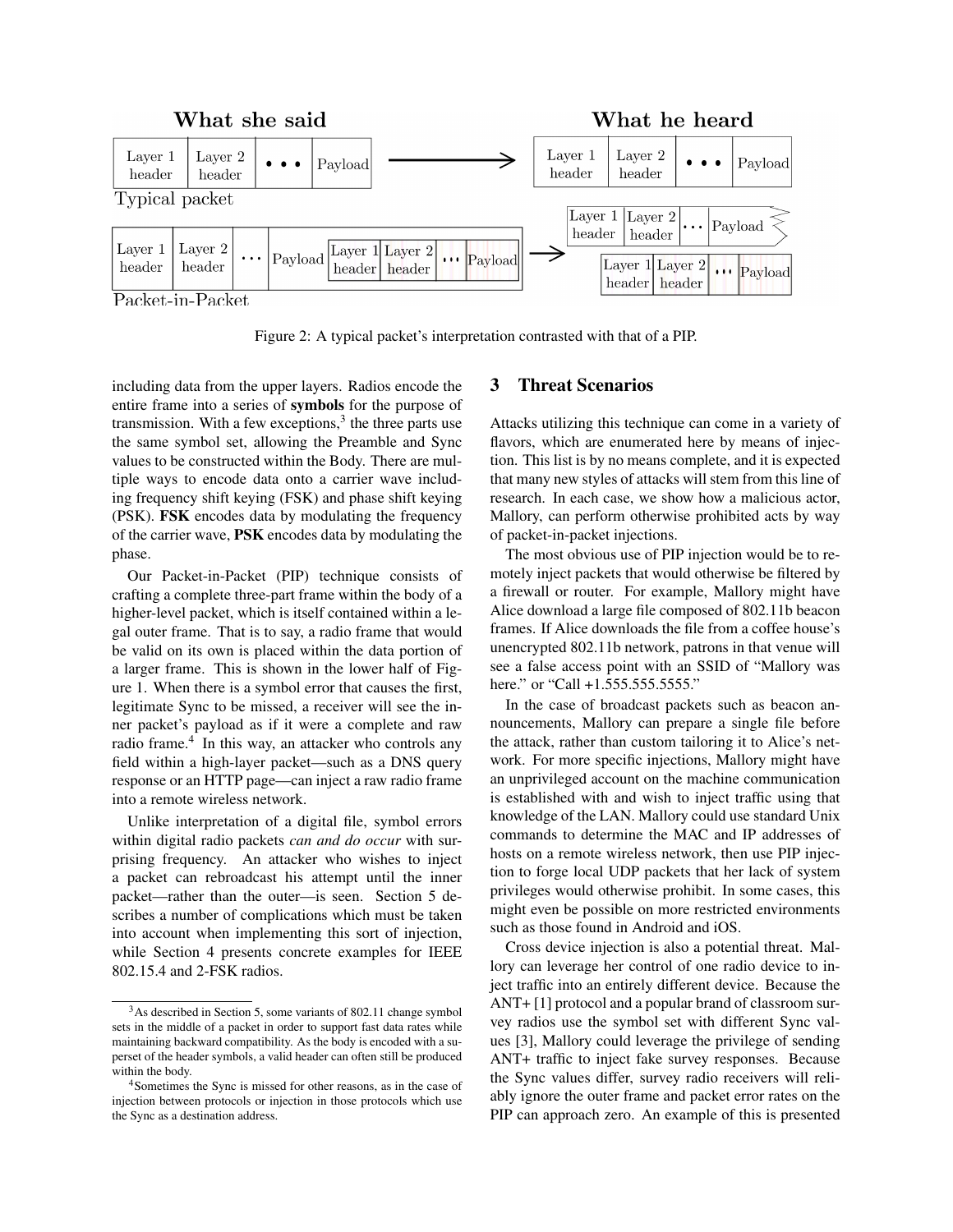in Section 4.2.

## 4 Concrete Examples

In this section, we provide implementation details and tested packets for both the IEEE 802.15.4 protocol and a common 2-FSK radio. These demonstrate both the probabilistic nature of the attack when used with devices sharing a common Sync, such as 802.15.4, and the reliable outcome of the attack when applied to protocols with a varied sync, such as ANT+.

#### 4.1 802.15.4, ZigBee

| Outer    | Hex                           | Inner    |
|----------|-------------------------------|----------|
| Preamble | 00 00<br>00<br>00             |          |
| Sync     | a7                            |          |
| Body     | 19                            |          |
|          | 08<br>01<br>- 82              |          |
|          | ca fe ba be                   |          |
|          | 00 00 00<br>0 <sub>0</sub>    | Preamble |
|          | a 7                           | Sync     |
|          | 0a 01 08 82 ff ff ff ff c9 d1 | Body     |
|          | 15e8                          |          |
|          |                               |          |

#### Figure 3: 802.15.4 PIP

IEEE 802.15.4 is a perfect platform for prototyping this technique, as it is reasonably standardized<sup>5</sup> across competing protocols and equipment with low-level register access is easily obtained. As there are four bits per symbol, payload data needs to be nibble-aligned. Furthermore, the standard Sync<sup>6</sup> value of  $a$ 7 and the de jure requirement of the 802.15.4 standard that the packet be ignored for the length of its body, it is necessary that the Sync or Body Length of the outer packet be misinterpreted by the receiver [6, 44]. Since there is no error correction for these fields, such symbol misinterpretations happen with sufficient frequency for a successful attack.

For example, 00 00 00 00 a7 0a 01 08 82 ff ff ff ff c9 d1 is a short 802.15.4 packet with a valid checksum to the broadcast PAN and MAC. In this case, 00 00 00 00 is the Preamble, a7 is the Sync, and 0a 01 08 82 ff ff ff ff c9 d1 is the Body, consisting of fields for Length, Header, PAN, MAC, and Checksum.

Consider the case of a much longer packet shown in Figure 3 being received by a radio with a PAN of de ad and a MAC of be ef. This packet, being addressed to PAN (personal area network) ca fe and MAC ba be, should be ignored by be ef as the addresses do not match. Further, be ef should also wait until the duration of the packet has passed before returning to the listening state in which a Sync might begin a new packet. That is to say, during proper reception, the following packet's Body will not be misinterpreted for being a complete frame so long as every symbol is correctly observed by the receiver.

In order to inject the inner packet as a raw frame, the attacker must cause a packet like the one above to be transmitted multiple times, then bank upon interference damaging the Sync field of the outer packet. Supposing that an A-symbol is swapped for an F-symbol in the outer Sync, it will be seen as  $f$  and the first valid Sync field will be seen as the  $a7$  within the body of the outer packet.

## 4.2 nRF24L01+ and 2-FSK

| Outer    | <b>Hex</b>                          | Inner    |
|----------|-------------------------------------|----------|
| Preamble | 55                                  |          |
| Sync     | 01 02 03 02 01                      |          |
| Body     | 55                                  | Preamble |
|          | 12 34 56                            | Sync     |
|          | $ff\!f\!f\!f$ 35 CK <sup>1</sup> CK | Body     |
|          | <b>CK</b>                           |          |

#### Figure 4: nRF24L01+ PIP

<sup>1</sup> The symbol "CK" represents a byte of the checksum that would be correctly calculated over the relevant section of the packet, as specified by the protocol being used.

The nRF24L01+ is a 2-FSK radio chip from Nordic Semiconductor used in both the ANT+ standard and vendor-proprietary protocols, such as those used by Microsoft, Logitech, and Hewlett-Packard wireless keyboards and mice. [10] Similar chips in the same family and competing chips from other vendors use compatible encoding schemes that vary only by data rate. As both the ANT+ protocol and the Microsoft 2.4GHz keyboards use the Sync field as a destination address, exploitation of a receiver other than the one that a packet is addressed to can be performed deterministically, with no dependence upon luck or radio noise.

Consider the PIP in Figure 4.2, in which the Sync field doubles as a destination address and both protocols are of fixed length. We will also assume, for the sake of simplicity, that both protocols are running at the same rate, although the rate corrections described in Section 5 can be applied whenever the transmitter's rate is higher than that of the inner-packet receiver. In this case, the attacker is broadcasting a packet through Protocol Foo, in which the Sync is defined to be 01 02 03 02 01. The attacker's payload is intended for Protocol Bar on the same

<sup>5</sup>Standardization, in this context, should not be confused with interoperability.

<sup>6</sup> IEEE 802.15.4 refers to the Sync as the start-of-frame delimiter (SFD), but we shall refer to it as the Sync for consistency.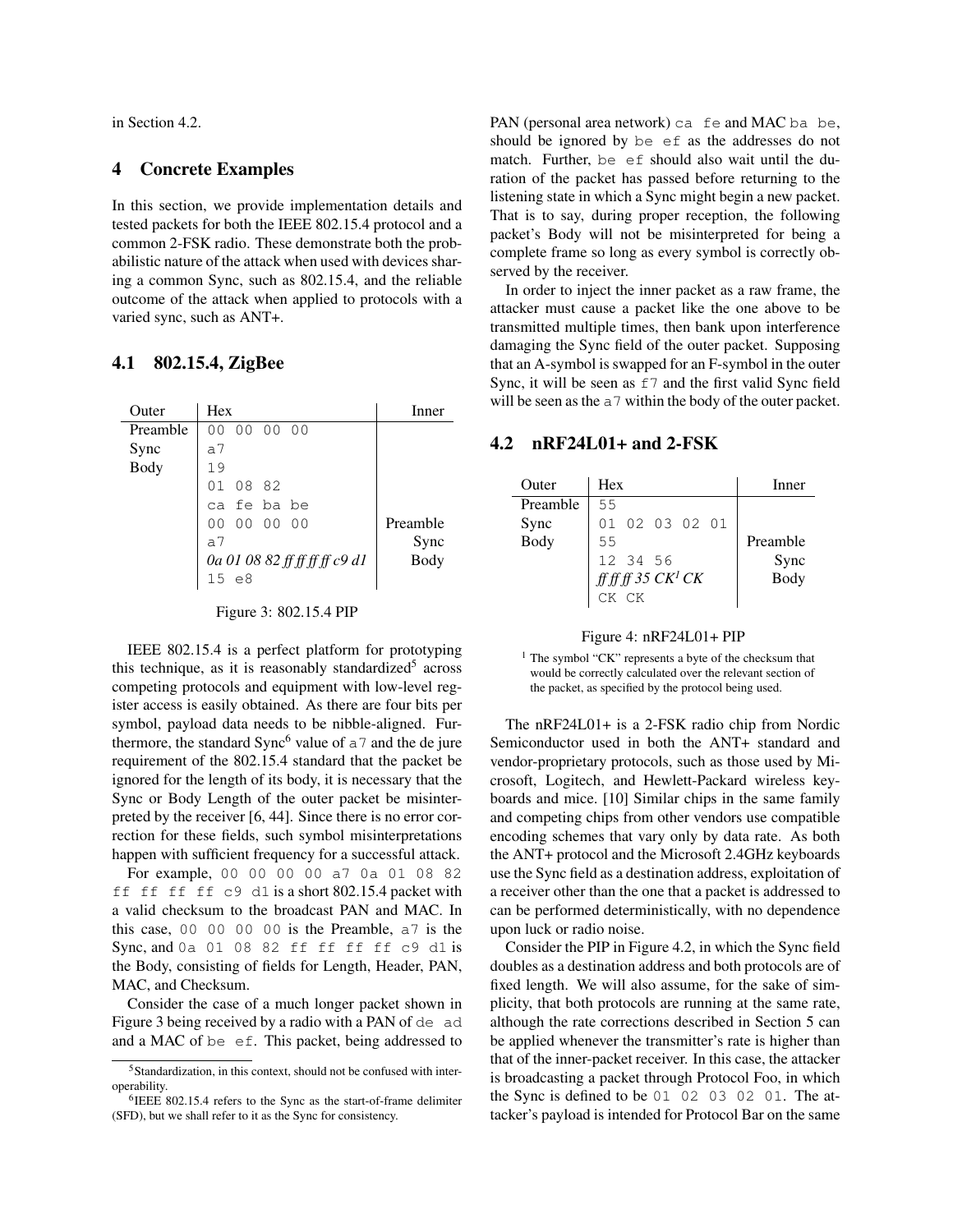channel, but with a Sync of 12 34 56. Because these Syncs differ, devices configured for Protocol Bar *cannot know* that a transmission intended for another recipient is already in progress. It will reliably observe and interpret the inner packet, without the rebroadcasts that are necessary in other PIP examples.

# 5 Complications

Just as SQL injection is made more difficult by naive character escaping, PIP frame injection is complicated by properties unique to each encoding scheme. This section describes some of these complications, as well as the techniques with which they can be surmounted.

Sync and Address While a few protocols use the Sync field as a destination address, the most common complication of the PIP technique is that the Sync field is shared by all devices within the protocol. In this case, the inner packet will be ignored during most receptions, but it will be interpreted if either (1) the outer Sync field is misinterpreted or (2) a variable-length field within the Body is misinterpreted to be smaller than its intended value. In the first case, a receiver will not know that a packet has already begun, while in the second case, a receiver will think that the prior transmission has ended. The likelihood of these events increases in inverse proportion to the link quality, and repeated rebroadcasts can be leveraged to guarantee success for the attacker.

Rate Variance Some devices, particularly chips implementing variants of frequency shift keying (FSK), offer multiple data rates with otherwise identical encoding. To inject from a transmitter at  $n$  baud into a receiver of  $n/2$  baud, simply correct for the slower interpretation of the symbols by duplicating each symbol. That is to say, 80 01 at 1 Mbps in 2-FSK is identical to  $\textdegree$  00 00 03 at 2 Mbps.

Encoding Variance A complication unique to protocols with large packets supporting multiple data-rates is support for mid-packet shifts in the encoding scheme. For example, IEEE 802.11b always encodes the Sync at 1 Mbps DBPSK (Differential Binary Phase-Shift Keying), then optionally changes to DQPSK (Differential Quadrature Phase-Shift Keying) at a higher data rate for the start of the header and again at the start of the payload. An attacker injecting into Wifi must therefore know (or correctly guess) the rate in use during the part of the Body that she controls. More drastic changes in encoding might be uncorrectable, necessitating trickier workarounds.

Time and Code Division Time and code division protocols, such as those used in GSM and CDMA telephones, are used to coordinate access to a shared transmission medium between multiple nodes. Such media access control (MAC) protocols can be quite difficult to work around. In particular, there is little utility in broadcasting a malicious packet when the intended recipient is not listening or is using a code scheme different from the one in which he is listening. A similar problem is found on a much smaller scale in wireless sensor networks, in which devices are sometimes assigned slots in which to broadcast. Attacking these requires overlapping of not only the channel, but also the broadcast slot and symbol coding. Even for protocols such as IEEE 802.15.4 which support Guaranteed Time Slots (GTS) [6, 194], these are often not implemented as their functionality is unnecessary or requires too high design costs.

On the other hand, injecting from one time-slot to another can be quite handy for increasing the chances of success with a PIP. If the broadcast time is under the control of the attacker, she can slightly advance this time so that the receiver wakes after the true Sync has been transmitted, allowing for reliable PIP reception.

Whitening Some protocols will whiten traffic by combining the frame with a pseudo-random sequence that is either static (in the case of Microsoft 2.4GHz keyboards [10]) or seeded by the low bits of a synchronized clock (as in Bluetooth [11]). Because this is intended to reduce radio interference, rather than to provide cryptographic unpredictability, it poses no trouble if the inner packet's offset from the beginning of a packet is known. Rather, the PIP author can simply perform the inverse of the whitening action, expecting the whitening to transform his message into that which he wishes to place on the air. In Bluetooth, it is furthermore necessary to produce a collision on the six clock bits that seed the pseudorandom number generator.

Symbol Alignment Symbol alignment seems so minor as to avoid mention, except that some protocols use awkward symbol constructions for backward compatibility. As a rule of thumb, data must be aligned to the symbol width. So 2-FSK data needs no alignment, while 4- FSK requires bit-pair alignment. DSSS radios such as 802.15.4 and Wifi require larger symbol sizes, as they sometimes have four or more bits per symbol.

Differential Signaling Some phase-shift keying (PSK) protocols use differential signaling, in which symbols are encoded by the change in phase, rather than by the absolute condition of the phase. Additionally, it is not uncommon for this relationship to change between regions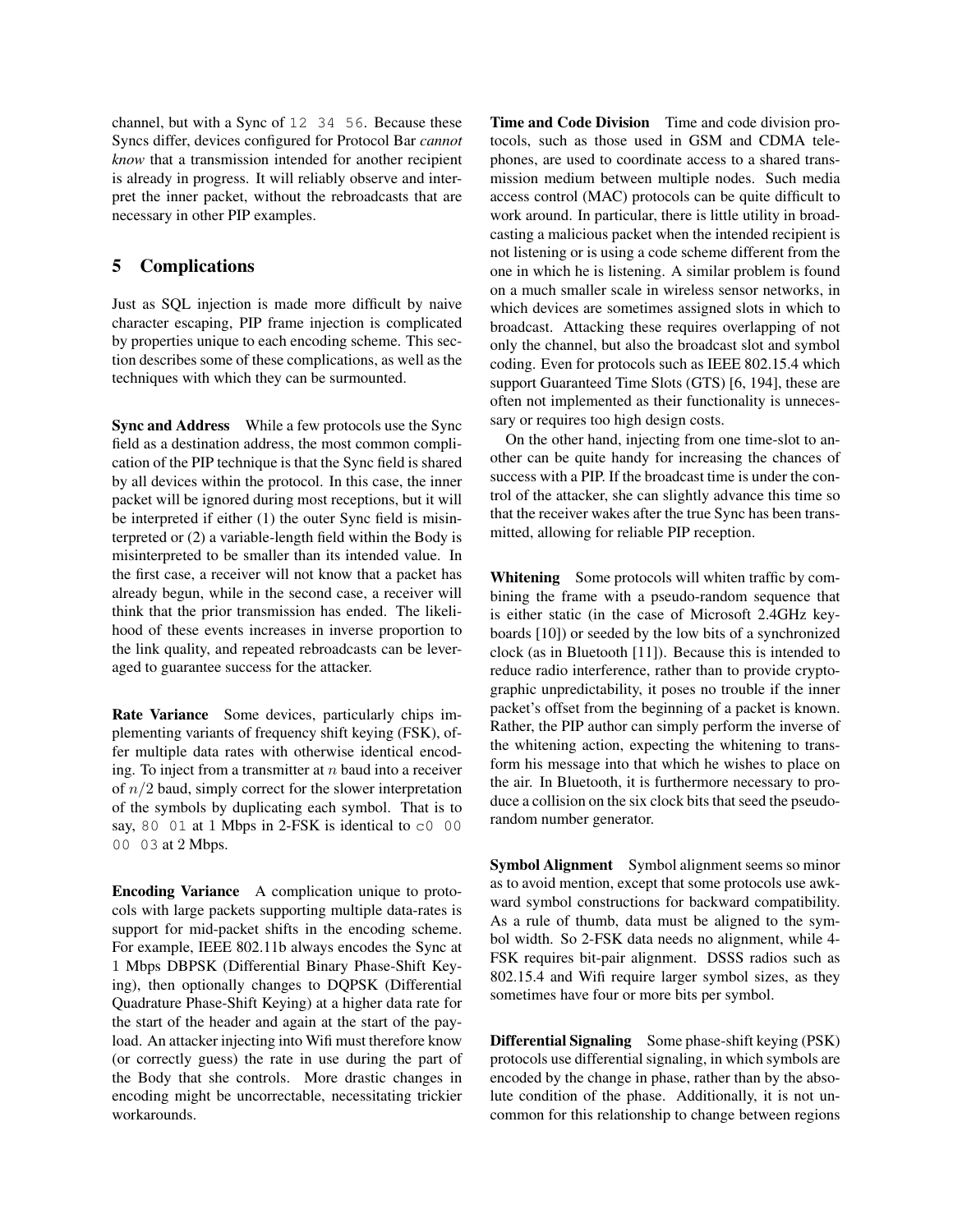of a packet. Care must be taken in this case to ensure that the intended phase relationship is constructed within the inner frame.

Inter-frame Gap When injecting multiple PIPs within a single outer-frame, it is necessary to take into account the inter-frame gap requirements imposed both by standards and by their implementations. That is to say, when two frames have no gap between them, the second frame will likely be lost as the receiver is not yet ready for it.

Additionally, as ambiguities in inter-frame gap lengths lead to collisions that damage frame headers, they can be leveraged to produce more reliable PIP injection. On networks with extremely low symbol error rates, such as switched Ethernet, collisions of this sort might be the only way to produce a PIP injection.

Cryptography Cryptography for which the attacker has no key is a much greater impediment to remote PIP injection than it is to a local eavesdropper. This is because the attacker needs to know both the cryptographic key and the counter or nonce. In the case of a known key and nonce, an attacker could conceivably work backward to product a block which, once encrypted, contains a PIP. The exact procedure for doing so depends upon the presence of numerous cryptographic mistakes by the vector protocol and is beyond the scope of this paper.

## 6 Mitigations

#### 6.1 Reduced Rates and Symbol Sets

802.11b and related protocols change rates and symbol codings within a frame, such that the end of the packet is faster than the preamble [7]. If this were done in reverse, with the rate or symbol set of the body being a subset of that used for the preamble, then the attacker would be unable to create a valid preamble of that protocol. Unfortunately, this solution is impractical both because of the performance hit it will incur and because, as with kernel filtering, the attacker is still able to forge packets of related protocols.

# 6.2 Cryptography

Cryptography, even otherwise ineffective cryptography, is quite likely the best solution to PIP injection attacks. Encrypting the payload can prevent an attacker from knowing how his bits will appear on the air.

# 7 Related Work

## 7.1 Orson Welles

In 1938, Orson Welles and his Mercury Theatre on the Air performed an infamous broadcast of War of the Worlds [12]. The broadcast begins with a brief theatrical introduction, followed by simulated news broadcasts describing an alien invasion of New Jersey that run for *thirty-eight minutes* before the first and only intermission, after which the story shifts to the past tense and a fictional tone. Prior to the intermission, there is not one commercial, not one word out of character, and not one scene in the past tense to clue the listener in on the fictional nature of the broadcast.

While Welles surely was not concerned with attacking digital radios in 1938, his broadcast does follow the general pattern of the attacks in this paper. His PIP in this case is the thirty-eight minute panicked broadcast, while the introduction could be considered an outer header. Listeners who miss the introduction might believe the first act to be factual, just as a digital radio which misses a preamble might interpret the PIP to be a legitimate and full packet.

## 7.2 Hayes Modems

To switch between data and command mode, many modems use an escape sequence of three bytes, defaulting to "+++". To protect against accidental mode changes resulting from the sequence appearing in data, Hayes Microcomputer Products designed—and received a patent [5] on—the escape sequence of: pause, "+++", pause. When Hayes began to enforce their patent, charging \$1 per modem license fees to other manufacturers, some firms simply dropped the mandatory delay in order to avoid patent infringement. This opened up the possibility of a denial-of-service attack, where "+++ATH" would cause the modems to hang-up their connection.

This vulnerability was exploited by Hayes itself in email signatures and press releases [4]. The +++ATH attack offers a classic example of the weakness of in-band signaling.

# 8 Conceptual impact on network security engineering

Our packet-in-packet technique is made possible by certain features of the affected radio protocols' signaling and can therefore be considered an instance of the diverse class of attacks on in-band signaling. We do not see this problem as just another demonstration of in-band signaling dangers; rather, we see it as an instance of a larger class of attacks with broader implications to the realm of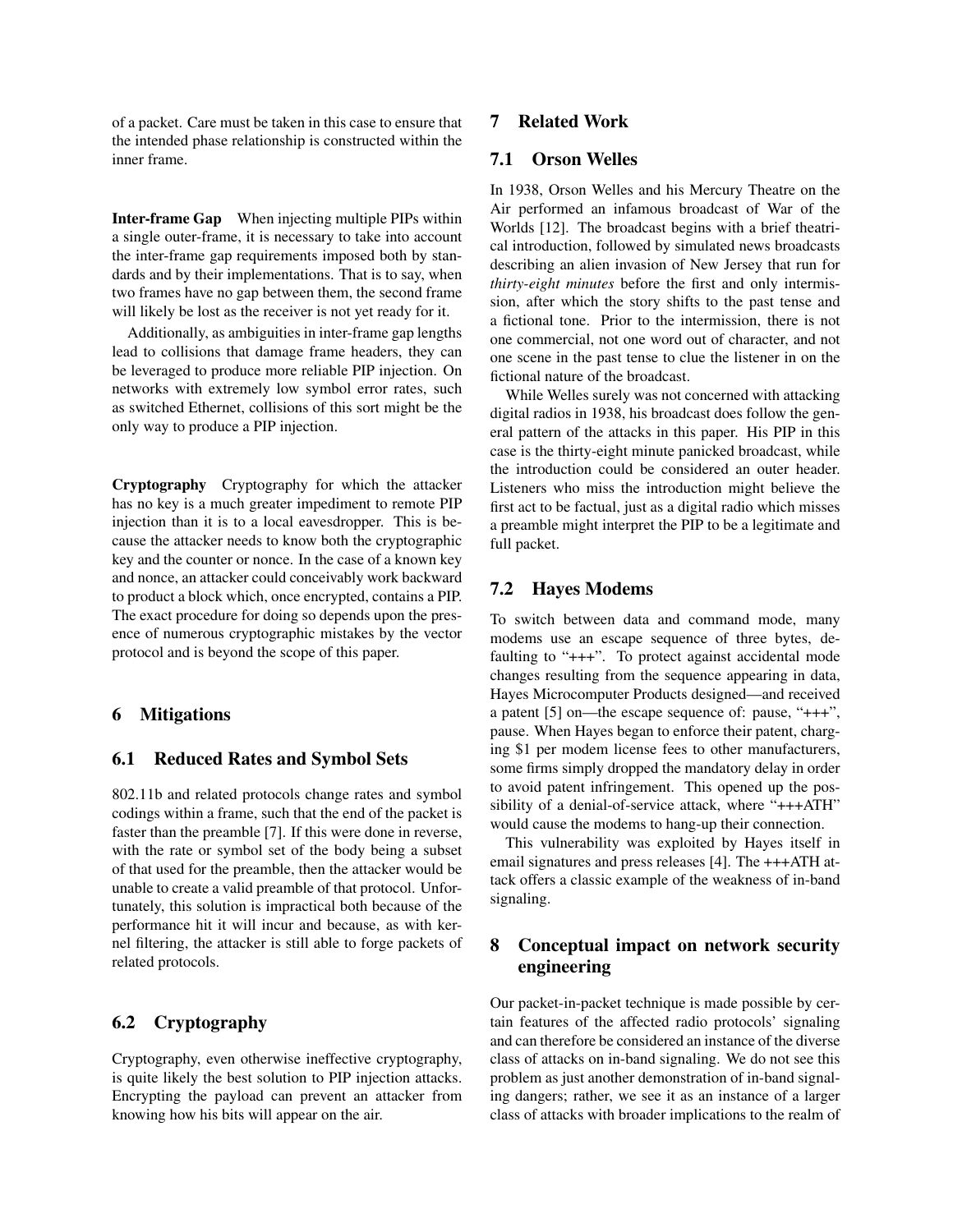network security engineering. This larger class consists of attacks against the boundaries of layers, producing unintended cross-layer interactions.

Layering is a seductive abstraction because, almost by definition, layers are easy to conceive of as naturally isolated, with the only data flows between the layers being those provided by the endpoints' network stack APIs. The layer paradigm makes it easy to believe that different designs or implementations of a given layer are interchangeable, and can be largely dealt with (e.g., designed or analyzed for security) independently.

Generally speaking, our attack demonstrates a way of affecting the network stacks' *perception of the lower layer medium and messages* by merely manipulating *the payloads of a higher layer*, notwithstanding the API integrity of either. This shows that natural layer isolation assumptions are a dangerous fallacy. Our technique shows that the behaviors of Physical and Link layers in radio networks are complex enough to warrant reexamining their designs for any such assumptions. As far as we know, analysis of Physical or Link layer designs for cross-layer interaction is not common in industry. This needs to change.

# 9 Future Work

Although we have only demonstrated our techniques for digital radio, it is quite likely that they are applicable to modem, copper, and fibre optic communications. Examples for each and their likelihood of success would be excellent topics for further research.

IEEE 802.3 frames are defined much like radio frames. Just like a radio transmission, they consist of a Preamble (aa aa aa aa aa aa aa aa), a Sync (ab), and a Body. While symbol errors are presumably much rarer than in radio protocols, frame collisions can and do occur, particularly when there is a disagreement as to the inter-frame gap. If one Ethernet card begins to transmit before the receiver begins to process new traffic, the receiver will miss the start of a frame, allowing for a PIP to be received as a raw 802.3 frame.

Though we have yet to attempt PIP attacks against Ethernet, the implications could be staggering. While corporate wireless networks are presently protected by cryptography, corporate wired networks are largely unencrypted. An attacker could conceivably inject raw frames either remotely or with reduced privileges.

# 10 Conclusion

We have demonstrated that in-band signaling mechanisms common to many varieties of digital radio can be abused to inject raw digital frames given control of data in the interior of a frame. We have provided tested examples of using this technique both to escalate between networking layers of a single radio architecture (Section 4.1), to inject raw frames between architectures that differ at the physical layer (Section 4.2), and to evade packet filtering defenses.

Use of in-band signaling to denote the start of a packet is almost universal in digital radios. Our research has demonstrated that an attacker can exploit this property wherever she is able to predict the on-air pattern produced by encapsulated data. This can be mitigated within a networking stack in a number of ways, but only by preventing the attacker from having knowledge of the on-air symbols can cross-stack attacks be effectively prevented.

## 11 Acknowledgments

This research results in part from a research program at the Institute for Security, Technology, and Society at Dartmouth College, supported by the National Science Foundation under Grant Award Number 1016782. This material is also based in part upon work supported by the Department of Energy under Award Number DE-OE0000097.

The views and conclusions contained in this document are those of the authors and should not be interpreted as necessarily representing the official policies, either expressed or implied, of the National Science Foundation. The views and opinions of authors expressed herein do not necessarily state or reflect those of the United States Government or any agency thereof. Reference herein to any specific commercial product, process, or service by trade name, trademark, manufacturer, or otherwise does not necessarily constitute or imply its endorsement, recommendation, or favoring by the United States Government or any agency thereof.

# References

- [1] ANT+. http://www.thisisant.com/ ant/ant-interoperability.
- [2] J. Cache, H. D. Moore, and skape. Exploiting 802.11 Wireless Driver Vulnerabilities on Windows. *Uninformed.org*, 6, November 2006.
- [3] T. Goodspeed. Reversing an RF Clicker.
- [4] Hayes Microcomputer Products, Inc. Hayes Press Release: High-Density Rack Communications System, September 1992.
- [5] D. A. Heatherington. Modem with improved escape sequence mechanism to prevent escape in response to random occurrence of escape character in transmitted data. Patent 4,549,302, October 1985.